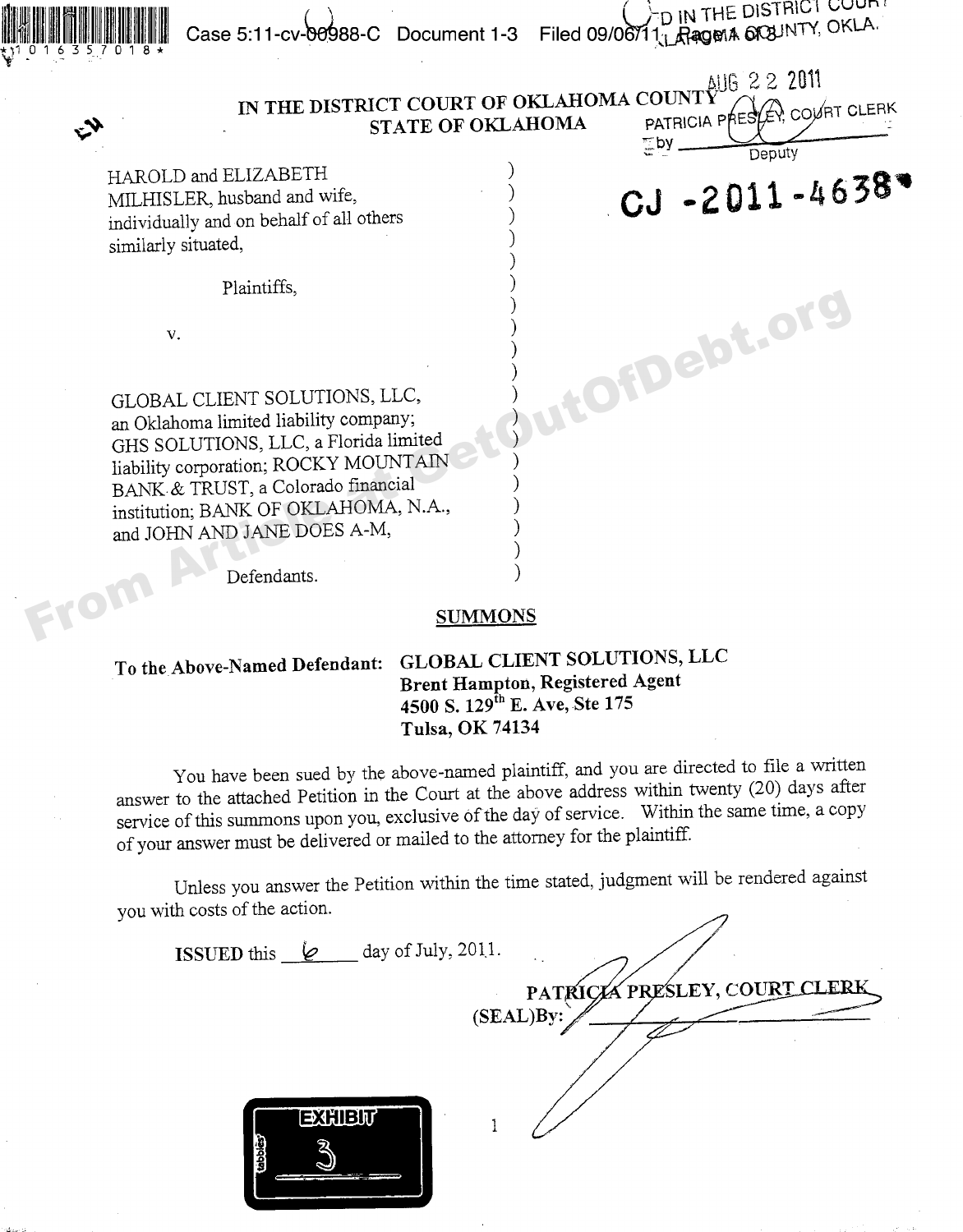**Attorney for Plaintiff:** Curtis N. Bruehl, OBA #19418 THE BRUEHL LAW FIRM 14005 N. Eastern Ave. Edmond, OK 73013 405/509-6300 405/509-6268 - Facsimile

Received

(Date of Service)

This Summons was served on  $\mathscr{S}$ -/5 - //

Signature of Person Serving Summons

YOU MAY SEEK THE ADVICE OF ANY ATTORNEY ON ANY MATTER CONNECTED WITH THIS SUIT OR YOUR ANSWER. SUCH ATTORNEY SHOULD BE CONSULTED IMMEDIATELY SO THAT AN ANSWER MAY BE FILED WITHIN THE TIME LIMIT STATED IN THE SUMMONS.  $\begin{array}{r@{\hspace{-0.1cm}}l} \end{array} \begin{array}{r@{\hspace{-0.1cm}}l} \end{array} \begin{array}{r@{\hspace{-0.1cm}}l} \end{array} \begin{array}{r@{\hspace{-0.1cm}}l} \end{array} \begin{array}{r@{\hspace{-0.1cm}}l} \end{array} \begin{array}{r@{\hspace{-0.1cm}}l} \end{array} \begin{array}{r@{\hspace{-0.1cm}}l} \end{array} \begin{array}{r@{\hspace{-0.1cm}}l} \end{array} \begin{array}{r@{\hspace{-0.1cm}}l} \end{array} \begin{array}{r@{\hspace{-0.$ 

## **CERTIFICATE OF SERVICE BY MAIL**

I certify that I mailed copies of the foregoing Summons with a copy of the Petition attached to the following named defendant at the address shown by certified mail, return receipt requested, on the  $\frac{1}{5}$  day of  $\frac{h u g u s}{\mu}$ . 20 // and receipt thereof on the dates  $\frac{1}{20}$ , 20 //  $\frac{1}{20}$  and receipt thereof on the dates shown:

Defendant: Global Client Solutions, LLC, Bront Hampton, R.A. Address where served:  $4500$  5.  $129$ <sup>th</sup> E. Ave,  $5/2$ ,  $7/5$ ,  $T u/sq$ ,  $8/5$ ,  $74/34$ 

Received

Date Receipted:  $\cancel{S} - \cancel{15} - \cancel{11}$ 

 $B_{y}$   $B_{y}$   $D_{x}$